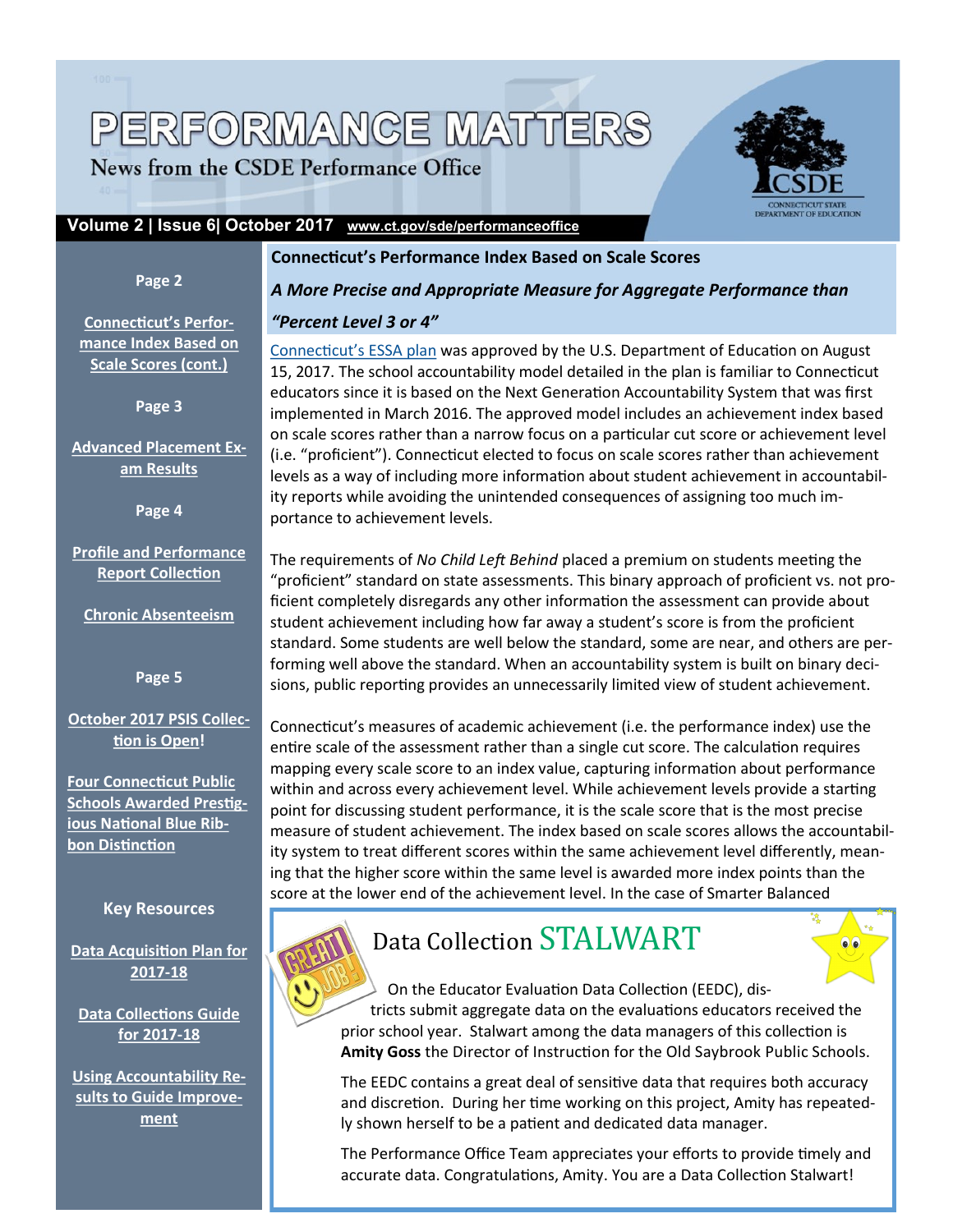#### <span id="page-1-0"></span>**Connecticut's Performance Index Based on Scale Scores (cont.)**

assessments, this approach also allows for differentiation above Level 3 whether the score is just above the Level 3 cut score or well into Level 4, the highest achievement level.

When accountability systems are focused solely on moving students past a single threshold score (e.g., Level 3 minimum score), students just below that point on the scale attract the most attention from their teachers at the expense of all other students well below and above that score. Using the entire scale for performance index calculations allows schools the freedom to support all students and provides recognition of improvement regardless of a student's starting point.

An exclusive focus on proficiency also distorts progress measures. In 2008, Dr. Andrew Ho of Harvard Graduate School of Education (HSGE) first wrote about the unintended consequences of proficiency and characterized the act of focusing on percent proficient as "viewing progress through a fun house mirror." To read a summary of Ho's work, see the "[When Proficient Isn't Good"](https://www.gse.harvard.edu/news/uk/15/12/when-proficient-isnt-good) entry on the HSGE Useable Knowledge blog. The blog entry highlights the shortcomings of a singular focus on "proficient" including:

- Selection of the proficient cut score is an imperfect judgmental process;
- The location of the proficient cut score on the distribution of scores (e.g., 25<sup>th</sup> percentile, 50<sup>th</sup> percentile, 75<sup>th</sup> percentile) dramatically changes score comparisons across groups and years; and
- Changes in achievement gaps over time become uninterpretable.

Since Connecticut's performance index calculations require use of the full range of possible scale scores rather than a single point on the scale, it is a much more appropriate measure for evaluating achievement gaps and tracking improvement over time. Additionally, scale scores from all summative assessments are converted to the same range of index values, so the calculation supports aggregation of scores on different tests (e.g. Smarter Balanced and CTAA) across different grade levels. The resulting single performance index provides an indication of average achievement in a subject area for a specified group of students, whether it is for all students in a school or for a subgroup of students (e.g., High Needs students).

The performance index is a vast improvement over achievement measures of the past. The use of scale scores instead of "Percent Level 3 or 4" aligns well to the [recommendations](https://morganpolikoff.com/2016/07/12/a-letter-to-the-u-s-department-of-education/) of numerous prominent educational researchers and experts who have advocated for a move away from an overreliance on "percent proficient" as a metric of school performance. The performance index coupled with the range of other indicators comprising the Next Generation Accountability System allows our state to report a more complete picture of overall district and school performance.

For more information about Connecticut's performance index, review the Performance Matters Forum [session materi](https://www.csde.state.ct.us/public/performancemattersforum/materials.asp)[als](https://www.csde.state.ct.us/public/performancemattersforum/materials.asp) for "Understanding and Interpreting the Performance Index."

> The Connecticut Next Generation **ACCOUNTABILITY SYSTEM**



CONNECTICUT STATE DEPARTMENT OF EDUCATION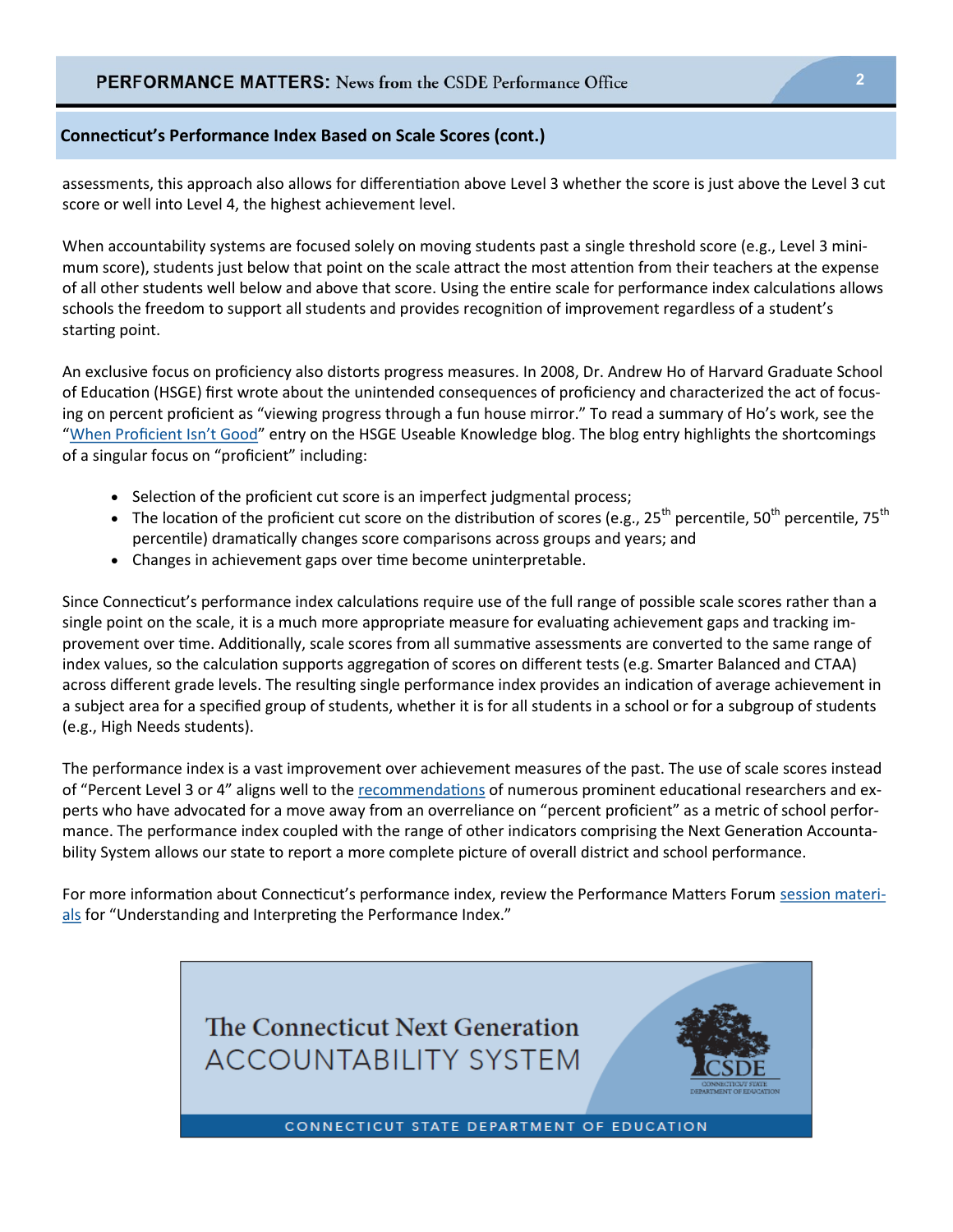#### <span id="page-2-0"></span>**Advanced Placement Exam Results**

According to results published by the College Board on September 26, 2017, Connecticut public school students have significantly increased their participation and performance on Advanced Placement (AP) exams, The number of students who took at least one AP exam in 2016-17 rose to 28,961, an increase of 4.9 percent from 2015-16. Those students took 53,106 exams, an increase of 5.1 percent from the prior year. Of the exams taken, 36,404 exams achieved a score of three, four, or five, also an increase of 3.6 percent from 2015-16. These improvements were evidenced among students from all racial/ethnic backgrounds. A [press release](http://portal.ct.gov/Office-of-the-Governor/Press-Room/Press-Releases/2017/09-2017/Gov-Malloy-Connecticut-Students-Enrolling-in-Advanced-Placement-Courses-at-Significant-Pace) issued by Governor Malloy details these improvements.

|                        | Percentage<br>Increase from<br>2015-16 in the<br># of Test Takers | Percentage<br>Increase from<br>2015-16<br>in the<br># of Exams Taken | Percentage<br>Increase from<br>2015-16 in the<br># of Tests Scoring<br>3, 4, or 5 |
|------------------------|-------------------------------------------------------------------|----------------------------------------------------------------------|-----------------------------------------------------------------------------------|
| All Students           | 4.9                                                               | 5.1                                                                  | 3.6                                                                               |
| Asian                  | 7.7                                                               | 11.3                                                                 | 12.6                                                                              |
| Black/African American | 8.8                                                               | 11.0                                                                 | 13.2                                                                              |
| Hispanic/Latino        | 10.0                                                              | 9.3                                                                  | 5.8                                                                               |
| White                  | 3.6                                                               | 3.3                                                                  | 1.8                                                                               |

#### **AP 2016-17 Results**

Indicators 5 and 6 of the [Next Generation Accountability System](http://www.sde.ct.gov/sde/cwp/view.asp?a=2683&Q=334346) measure student participation and success in advanced coursework. Indicator 5 is an access metrics that evaluates whether students in Grades 11 and 12 have participated in coursework in high school that prepares them for success in college and/or careers. Indicator 6 measures whether students in Grades 11 and 12 have attained benchmark scores on at least one of the most prevalent college/ career readiness exams such as SAT, ACT, AP or IB.

To improve access and remove barriers for under-represented student populations the Connecticut State Department of Education (CSDE) for the fourth year in a row paid the remainder of fees not covered by the College Board and the U.S. Department of Education for low-income students to take AP exams in spring of 2017. CSDE will continue to cover this cost.

For the past four years, the CSDE has issued letters to students who demonstrated the potential to succeed on AP coursework based on the results from the PSAT. The letters instruct these students to meet with their school counselors to discuss what course work is right for them. By taking challenging courses such as AP, dual enrollment, International Baccalaureate (IB), and/or honors courses, students attain important academic and financial benefits such as earning college credit, potentially skipping introductory courses and experiencing college-level work while in high school.

The **Course Enrollment by Subject Report** provides valuable information regarding enrollment trends in courses**.** It can be accessed on **EdSight**. This report provides data on student enrollments in courses as reported by districts in the Teacher-Course-Student (TCS) system. Each year, districts report data on all students' course enrollments during the year. Included in that reporting is the National Center for Education Statistics (NCES) course codes, known as School Courses for the Exchange of Data (SCED) Codes. The report gives users the ability to see trends in course enrollment by state, district and school. This is a useful tool for planning.

### **CollegeBoard**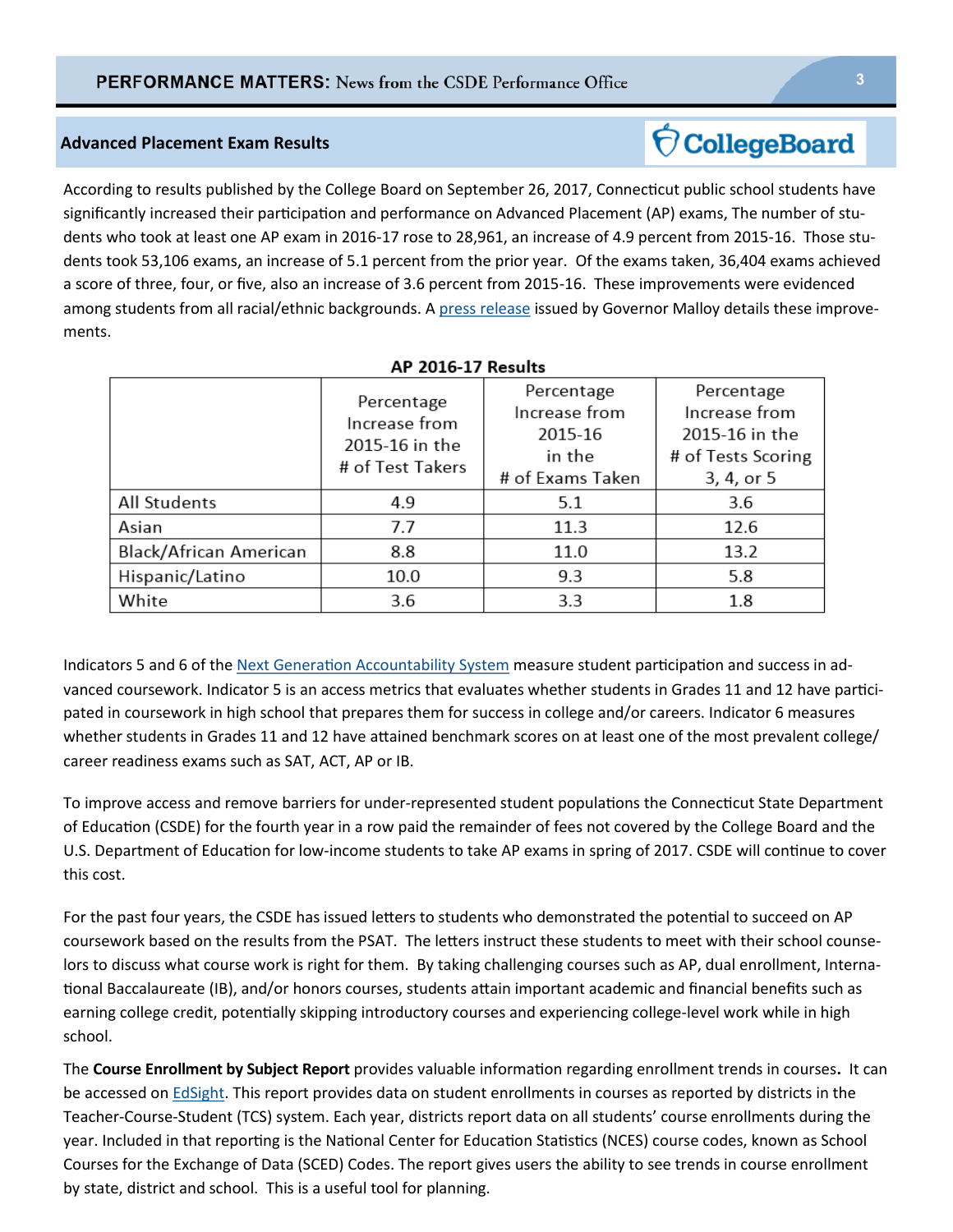#### <span id="page-3-0"></span>**Profile and Performance Report Collection**

The collection of 2016-17 Profile and Performance Report (PPR) narratives is underway. The Department collects these narrative responses through an online survey tool. Each district superintendent was emailed a district specific link to the survey along with the district's password. The narrative instructions (including the narrative questions) are available here: [http://www.csde.state.ct.us/public/ppr/instructions.pdf.](http://www.csde.state.ct.us/public/ppr/instructions.pdf) All narratives need to be submitted no later than October 25, 2017.

#### **Chronic Absenteeism**

The results are in and Connecticut is making notable strides at the district and school level to keep our students present and engaged in school. In 2016-17, a reported 9.9 percent of all public students in grades K-12 were found to be chronically absent. This translates to just over 51,400 students in our state missing at least 10 percent or more of their enrolled school days. While our statewide chronic absenteeism statistic is up just slightly from 9.6 percent in 2015-16, many districts have posted sizeable decreases in the numbers of students missing large number of days from school across many subgroups. The proof is in the pudding or should we say the data! All 2016-17 chronic absenteeism rates are now available on EdSight and will be included as Indicator 4 of the Next Generation Accountability System calculations for 2016-17! Need more information about chronic absenteeism? Please visit [http://www.sde.ct.gov/sde/cwp/](http://www.sde.ct.gov/sde/cwp/view.asp?a=2678&Q=334924) [view.asp?a=2678&Q=334924](http://www.sde.ct.gov/sde/cwp/view.asp?a=2678&Q=334924) or contact [Marquelle.Middleton@ct.gov.](mailto:Marquelle.Middleton@ct.gov)